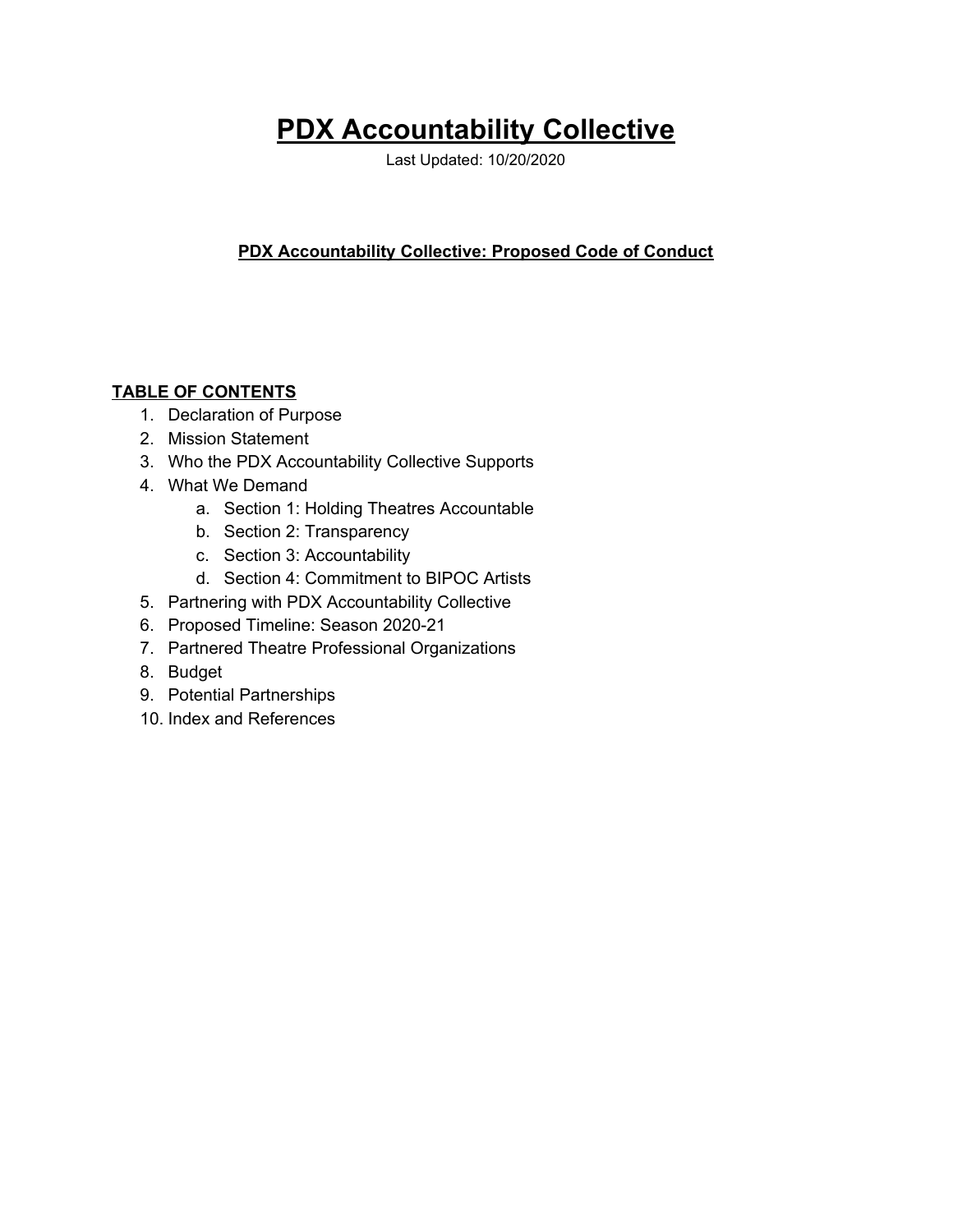#### **Overview**

#### **1. Declaration of Purpose**

The PDX Accountability Collective acts as a "Best Practices Committee", exploring and adapting new standards to address the concerns of Portland-area theatre professionals. Loosely based off of the Chicago Theatre Standards, The PDX Accountability Collective seeks to create awareness and systems that protect and respect artists by outlining practices and tools to prevent and respond to not only everyday challenges within arts environments, but to actively combat the lack of equity and diversity within these spaces due to systemic and institutionalized oppression. The PDX Accountability Collective acknowledges that without annually updated company standards and communication pathways, artistic spaces can rapidly become unsafe and abusive environments for artists to create and achieve a higher quality of work, especially for BIPOC (Black, Indigenous, and People of Color ), Womxn, Disabled, and LGTBQ+ artists. The PDX Accountability Collective would like to offer services and resources, to serve as a protective foundation for artists to speak out or respond to abusive and/or unsafe environments without fear of an artist risking their career or livelihood. Additionally, the PDX Accountability Collective would like to work with Portland-area Theatres and foundations to evolve a new infrastructure with the intent of preventing discriminatory and unsafe environments for Portland-area theatre professionals. By creating and committing to a specific set of practices and anti-discriminatory infrastructure, Portland-area theatres are not only creating discriminatory-free artistic environments, but also investing in the integrity and prosperity of Portland's theatre professionals and their work. PDX Accountability Collective will continue to work with and observe the Actor's Equity Association (AEA) and The Equal Employment Opportunity Commission (EEOC) rules and guidelines, but will also petition on the behalf of Portland-area theatre professionals if these guidelines do not meet the below standards and procedures that have been set within the Portland community for theatre professionals.

#### **2. Mission Statement**

The PDX Accountability Collective (PDXAC) is a Best Practices Committee or DEI group. PDXAC is an "Artist First" group, working to create and cultivate safe spaces for artists at all levels of theatrical production. It's mission is to create:

- Spaces free of harassment, whether it be based in race, gender, sex, sexual orientation, religion, ethnic origin, skin color tone/complexion, or ability level.
- Nurturing environments that allow us to challenge ourselves, our audiences, and our communities; that support risk of mind and body; and that establish the freedom to create theatre that represents the full range of the human experience;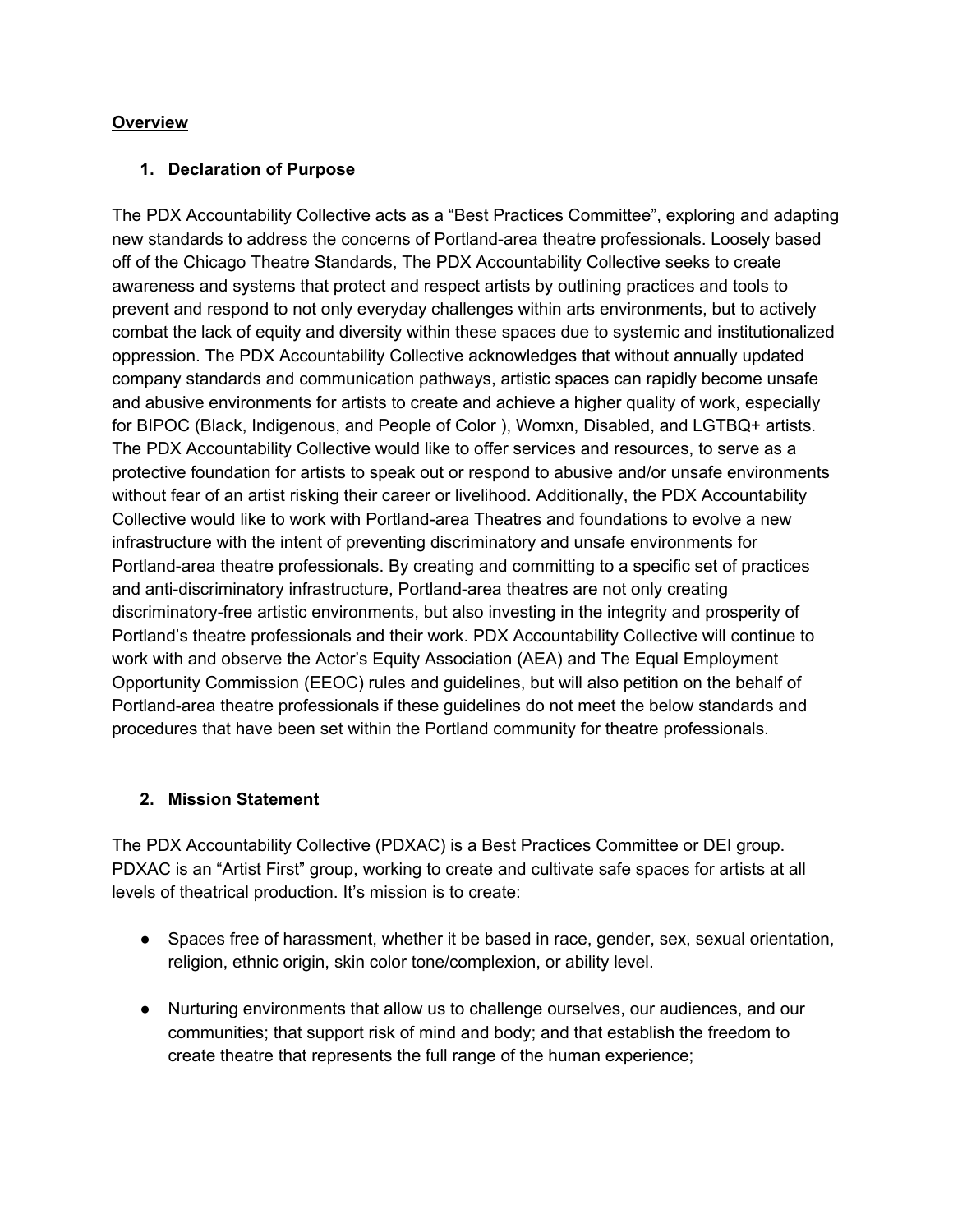- An agreed upon set of practices and procedures for theatre environments, including written and reproducible documents.
	- These standards are to be annually reviewed, updated, and re-signed with all Portland-area theatres who choose to uphold this standard.
- A peer support network through mentorships, partnerships, and collaboration through online communication and community outreach.
- Providing resources for annual and ongoing diversity and equity training for all levels of a theatrical production, including administrative levels.
- Providing resources for administrative and production recruitment practices that reflect a more diverse community and narrative.

# **3. Who the PDX Accountability Collective Supports**

Non-Union theatres, union theatres, large union theatres, theatre schools, and independent productions/artists who are producing work but not associated with the aforementioned establishments. Additionally, we advocate for all artists, including prospective students, children, and parents of prospective child/teenage theatre artists.

# **4. What We Demand:**

It must be recognized that the following calls to action are not simply words, but a commitment that emboldens us to both recognize and embrace our drive for change within the theater ecosystem of the Portland area. We approach this work with the understanding that our communities are assets rather than inconveniences. We recognize that the entire demands list may not be within the current actionable power of the individual organization. Fundamentally, we are asking you to advocate for the voices of your artists.

Describing the history of abuse in our community will entail describing our own failures and shortcomings. Such descriptions will necessarily include the failures and shortcomings of people we love. We will have to grapple with the fact that a person who treats one of us well may not treat all of us well, and those who experience harm may cause harm in turn. We must cultivate an environment where people are readily and repeatedly taking responsibility. Let none of us shrink from this work.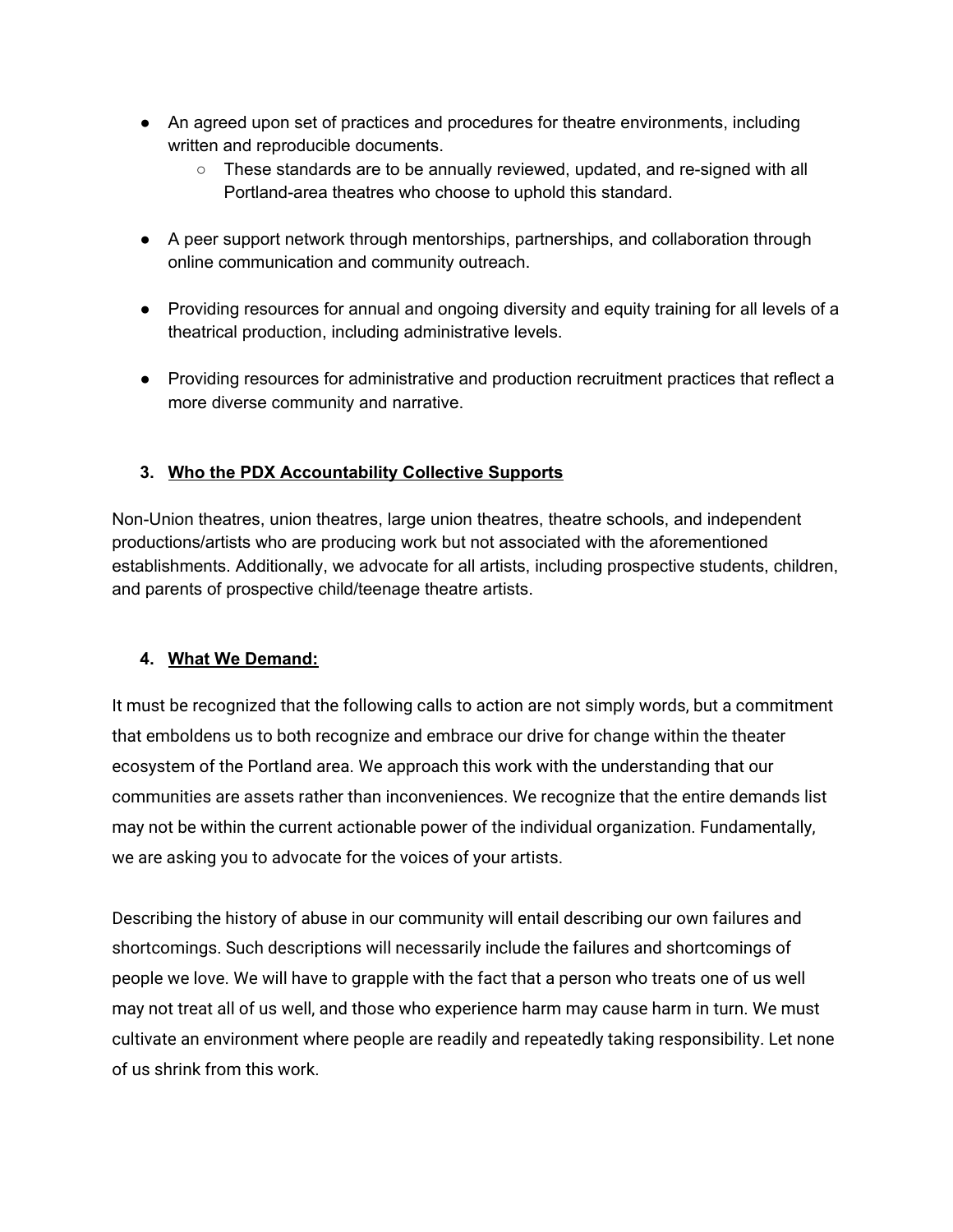This is not about sanctions on particular individuals or organizations. It is a demand for the kind of transparency and accountability that will allow us to better understand the complexities of complicity and how it settles and proliferates. Accountability means not just a single public statement but regular discussion and action pertaining to these matters.

We owe it to past artists, we owe it to ourselves, and we owe it to future artists to advocate for the changes needed. We demand nothing short of radical, truly transformative change for the protection of our communities.

We must consistently ask ourselves who we are leaving out.

# **a. Section 1: Holding Theatres Accountable**

Issues have persisted due to a lack of internal and external accountability within the Portland theater community.

We aim to hold participating Portland theaters accountable through, but not limited to, the following:

- $\triangleright$  The creation, maintenance, and continual evolution of a set of guidelines that make the work space safe and accessible to everyone. These guidelines will want to explicitly encompass strategies for combating conditions that resulted in previous grievances. Examples of previous grievances include:
	- Tokenization
	- Siloing BIPOC artists into only "cultural" or "historical trauma" projects
	- Lack of BIPOC and actively anti-racist folks in leadership
	- Obtaining and utilizing EDI specific grants without the presence or input from effected groups
	- Internalized prejudice and Casting bias
	- Lack of advocacy on behalf of BIPOC artists
- $\triangleright$  Providing support and resources to empower artists' to safely use their voices without jeopardy to livelihood, outlined further in further specifics in section X
- $\triangleright$  Maintaining a reporting and mediation system as an avenue to report racism and all types of prejudice without retaliation

#### **b. Section 2: Transparency**

In order for artists to make well-informed decisions about their safety, time, and energy they must be afforded the respect of transparency and access to information. The ability of each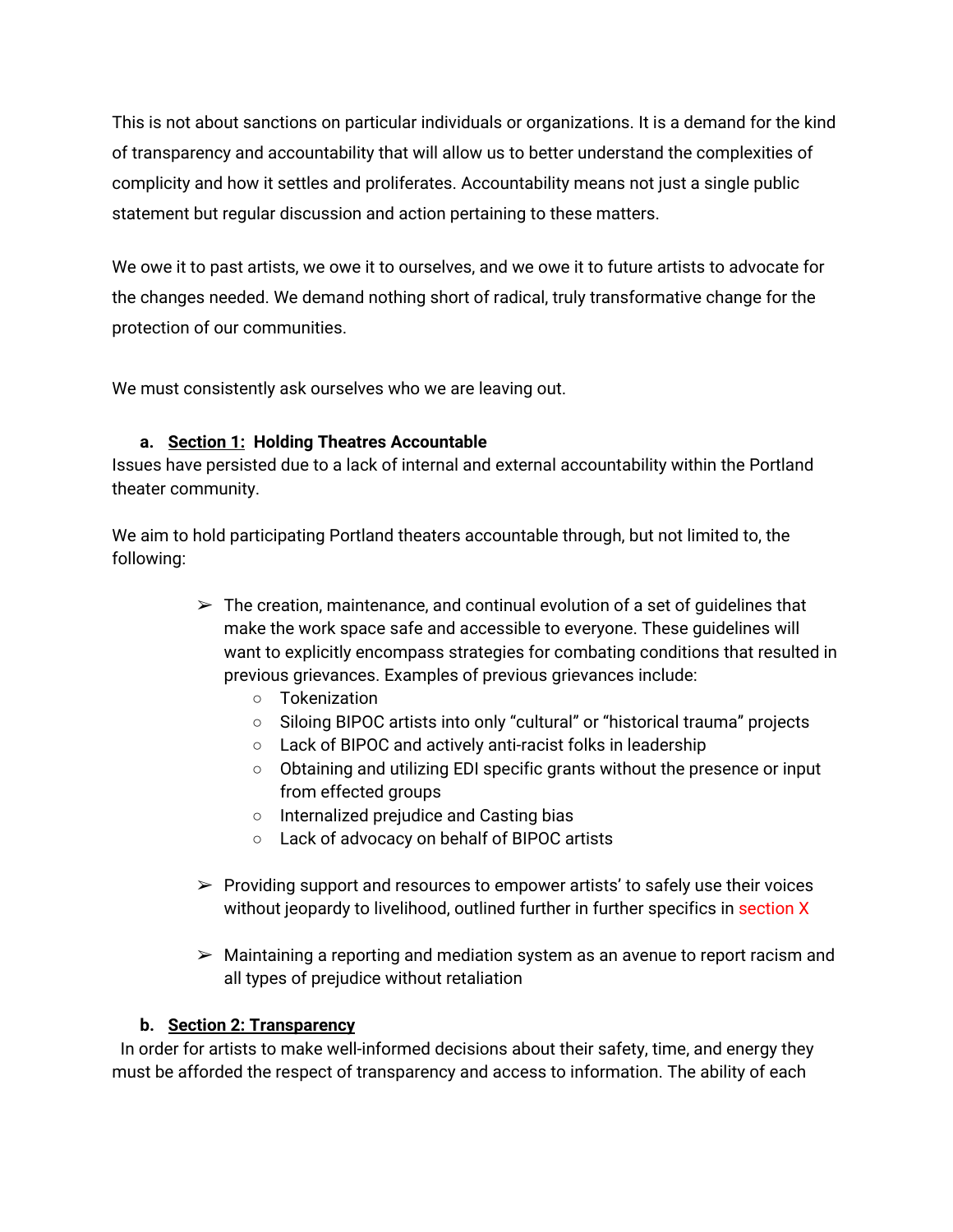organization to provide this information will vary based on financial and legal restrictions; however, every effort should be made within the ability level of the organization.

We are wary of the use of privacy as a justification for never discussing difficult topics. We all must labour to protect the privacy of victims/survivors/those who are harmed while simultaneously protecting vulnerable people unaware of individuals against which serious allegations have been made. Against convenient dichotomies, we must affirm the possibility of doing both.

Each organization should have or actively be striving for ways to be transparent, including but not limited to:

- $\triangleright$  Internal reporting policies that include timelines and possible steps for addressing issues, with the acknowledgement that though some projects have shorter timelines the issues brought up may be the result of longer-term issues. These internal policies will want to be created with safety, transparency, and the goal of community accountability in mind, including the potential need to publicly acknowledge issues and the steps being taken. Examples of previous grievances include:
	- $\circ$  Lack of transparency around repeat offenders of racism and prejudice actions
	- Repeatedly hiring and giving voice to repeat offenders
	- Individual artists, with the risk of job loss, being forced to reach out to bring light to issues
	- $\circ$  The presence of environments where individuals are afraid to have these difficult conversations, therefore stripping people of agency
	- Artists discovering they must work with a repeat offender or lose a source of income
	- Lack of representation in the rehearsal room
	- Lack of advocates (cultural advisors or liaisons), or the assumption that an artist is able to be a cultural consultant without;
		- I. The Consent of the artist
		- II. Compensation
		- III. Training
		- IV. Internal organizational structure knowledge
- $\triangleright$  Active conversations and input from those affected by EDI shifts within the organization. Acknowledging the need to approach artists as resources without judgement or retaliation for the feedback provided. Additionally, these structures should not be created and implemented behind closed doors. Staff should be contacted and involved in the process in order to properly represent the population of the organization. However, this is with the acknowledgement that organizations must recognize the difference between seeking input and disproportionately placing the required work on the shoulders' of BIPOC staff and artists.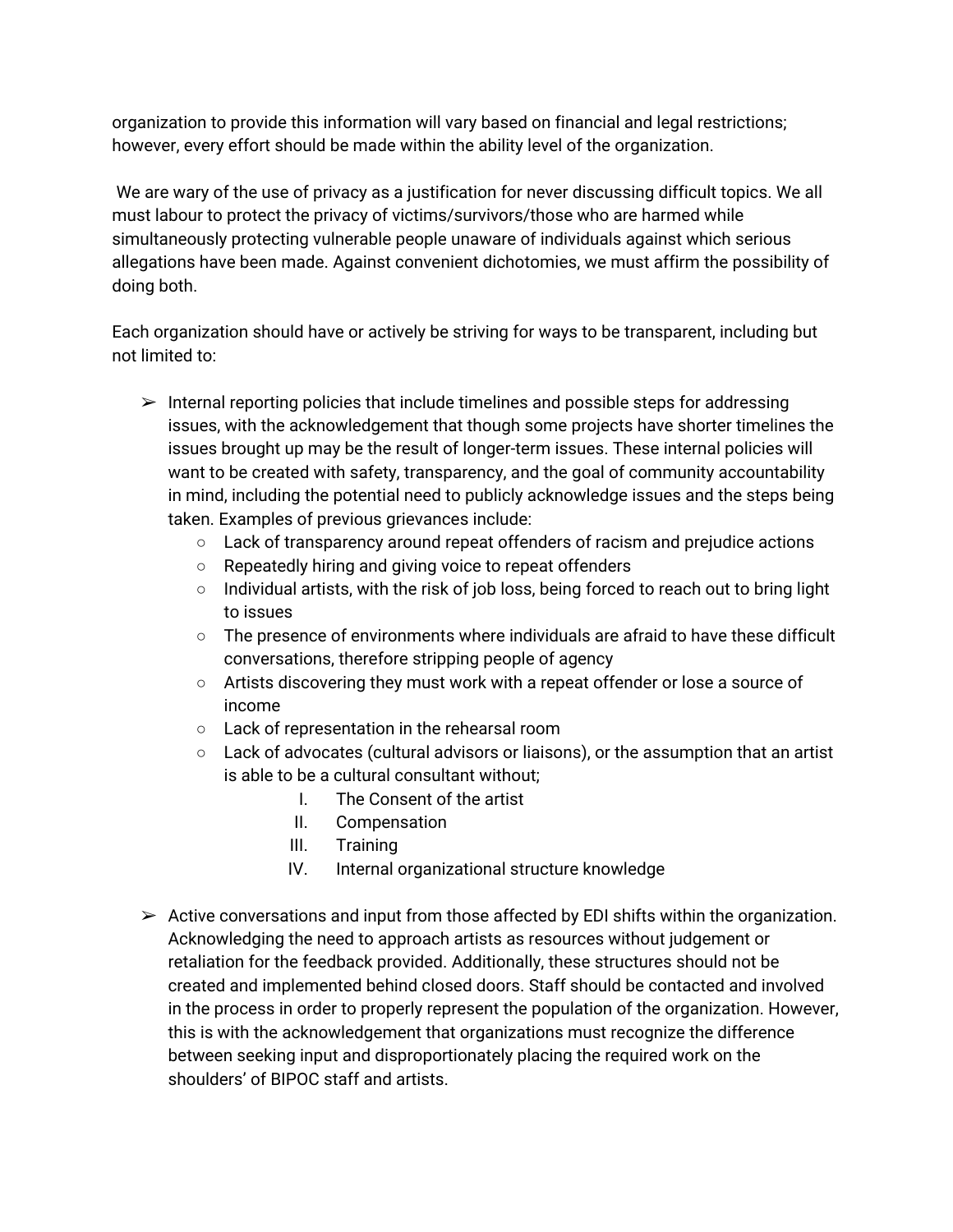$\triangleright$  Harassment and misconduct quidelines clearly posted in multiple accessible places (i.e. theaters, any workspaces, rehearsal spaces, online, etc.) in order to create a common vocabulary that allows us to safely and consistently communicate boundaries.

# **c. Section 3: Accountability**

Each organization is responsible for holding themselves accountable. Each organization should have or actively be striving toward committing the change they seek, including but not limited to:

- $\triangleright$  Reviewing their set of quidelines on a quarterly basis, including the act of creating anti-bias agreements. As the work evolves so does your set of guidelines. Make spaces safe for everyone of every background.
- $\triangleright$  Creating or utilizing an existing EDI group, committed to following up with the created policies with the support of the Executive and Artistic Director(s), or equivalent.
- $\triangleright$  Providing and requiring anti-racist training for all employees and volunteers.
- $\triangleright$  Providing and requiring anti-racist training for all board members.

Examples of previous grievances include:

- "If we (the BIPOC community) do not feel safe in your space. Reimagine safety. Big problems require big changes. "
- "One thing is we are seeing a lot of white led companies and how their commitment to what's going on is changed and how their eyes are changed. How do we keep them accountable?"
- "you can't just put out a statement and then go on as business as usual!"

#### **d. Section 4: Make a Commitment to BIPOC Artists**

In order for BIPOC artists to make a living and make advancements in their career we need theatre companies to invest in BIPOC artists. We need every theatre company to make a commitment to BIPOC artists and let BIPOC artists be creative without the pressures of a white gaze.

Each organization can show this by committing to but is not limited to :

- $\triangleright$  Hire, develop, commission BIPOC artists. Center their stories and let BIPOC artist create without limitations or pressures of the white gaze.
- $\triangleright$  Hire, develop, and commission a diversity of BIPOC artists'. Include different styles, periods, and context. Productions of BIPOC shows should not only be centered around trauma and pain.
- $\triangleright$  Hire and cast BIPOC artists for every show in your season. BIPOC artist should not only work on BIPOC centered shows
- $\triangleright$  Principle design teams (costumes, lighting, sound, scenic, projections) must be 50% or majority BIPOC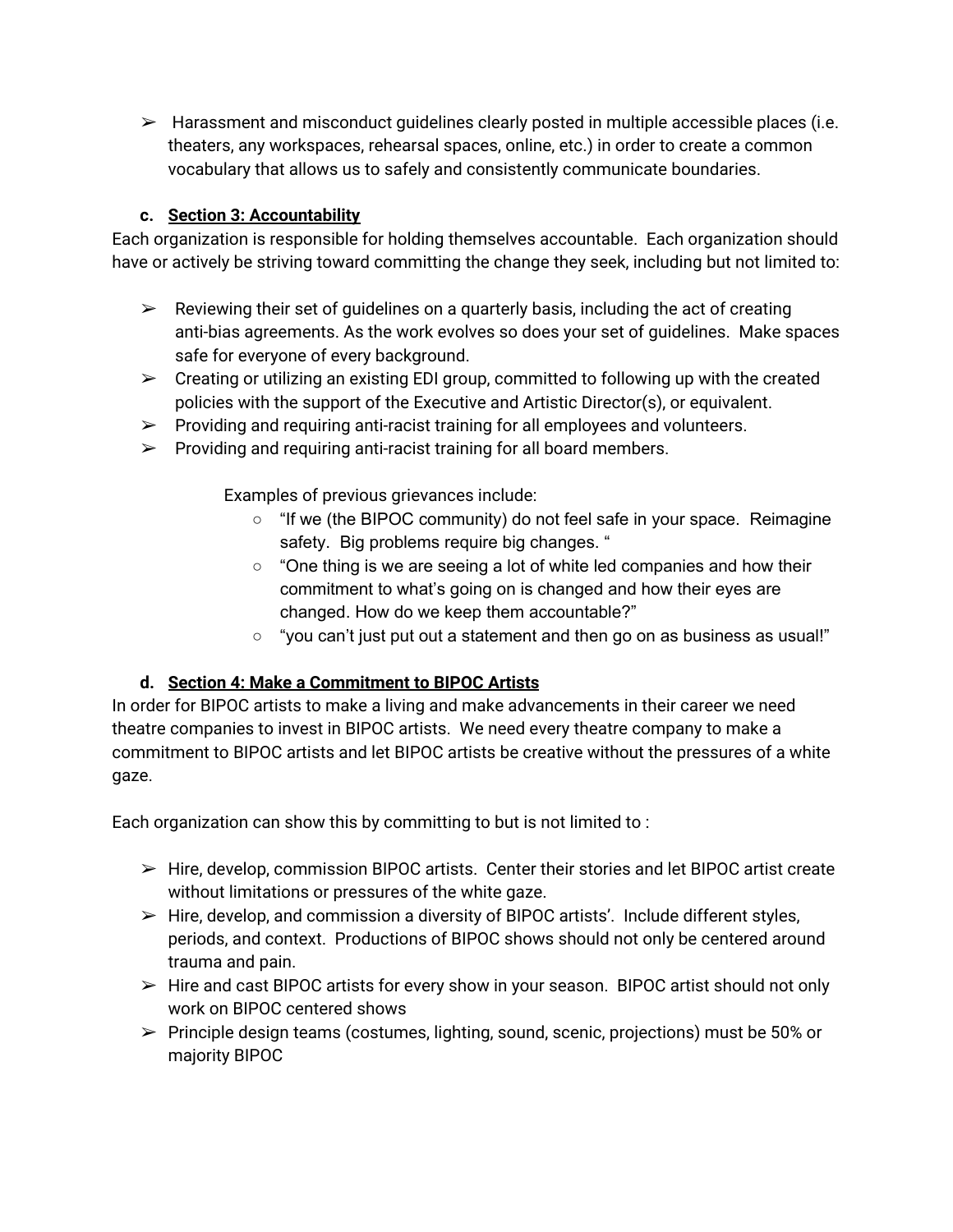Each organization should make a commitment to protecting their BIPOC artists by exercising practices like those that follow which include, but are not limited to:

- $\triangleright$  Hire credible cultural consultants for culturally specific shows and, if applicable, season planning.
- $\triangleright$  Hire intimacy directors<sup>1</sup> with cultural compentency and Anti-Racist training.
- ➢ Understand that the *notes* of a white artistic director/dramaturg will never be more important than the BIPOC creatives' values, opinions, performance, and, as these are based on lived experience. You will never understand our stories better than we do. Decenter yourself.

Examples of previous grievances include:

- "Don't tell us we aren't Black enough or what kind of Latinx we should be."
- "Don't tell us how to be"
- "Stop using us a tokens"
- "Don't make us educate you on how to be Anti-racist, Hire someone to do the work."
- Create a season that reflects all aspects of BIPOC life
- "Let's make sure we aren't only doing trauma porn. Actually seeing us in joy, happy and creative. Let's not advocate for just any of our stories but joyful stories too."

#### **5. Partnering With PDX Accountability Collective: What does this look like?**

PDX Accountability Collective understands that rewriting a company's infrastructure to include equity and diversity is an arduous task. Due to the current COVID situation, we also realize that quite a few theatre professionals are currently out of work. As most Portland-area theatre professionals are multi-talented and skilled, quite a few offer helpful insight into equity and diversity training and efforts. At this time, we're proposing to offer a liaison between participating theatre establishments and Portland-area theatre professionals with the goal of working together to re-create what a safe working environment looks like. This may look like:

- Diversity, Equity, and Inclusion Workshops and Training Courses for administrative theatre professionals and production teams.
- Workshops evaluating hiring and audition practices and procedures.

<sup>&</sup>lt;sup>1</sup> "Intimacy Coordination for TV and Film, or Intimacy Direction for Theatre and Live Performance, is the codified system for choreographing and performing scenes of intimacy on stage and screen. This unique method allows for the creation of specific and repeatable choreography that effectively realizes the director's vision while prioritizing the safety and confidence of all those involved in the production.

Intimacy professionals are performer advocates, communication specialists, and movement designers that improve the artistry in intimate scenes and the experience for everyone working on them. Implementation of intimacy direction/coordination supports the whole creative team, and builds trust and communication within the ensemble. This eases unnecessary discomfort and awkwardness, and assists in preventing sexual harassment in the workplace." <https://www.idcprofessionals.com/about-intimacy>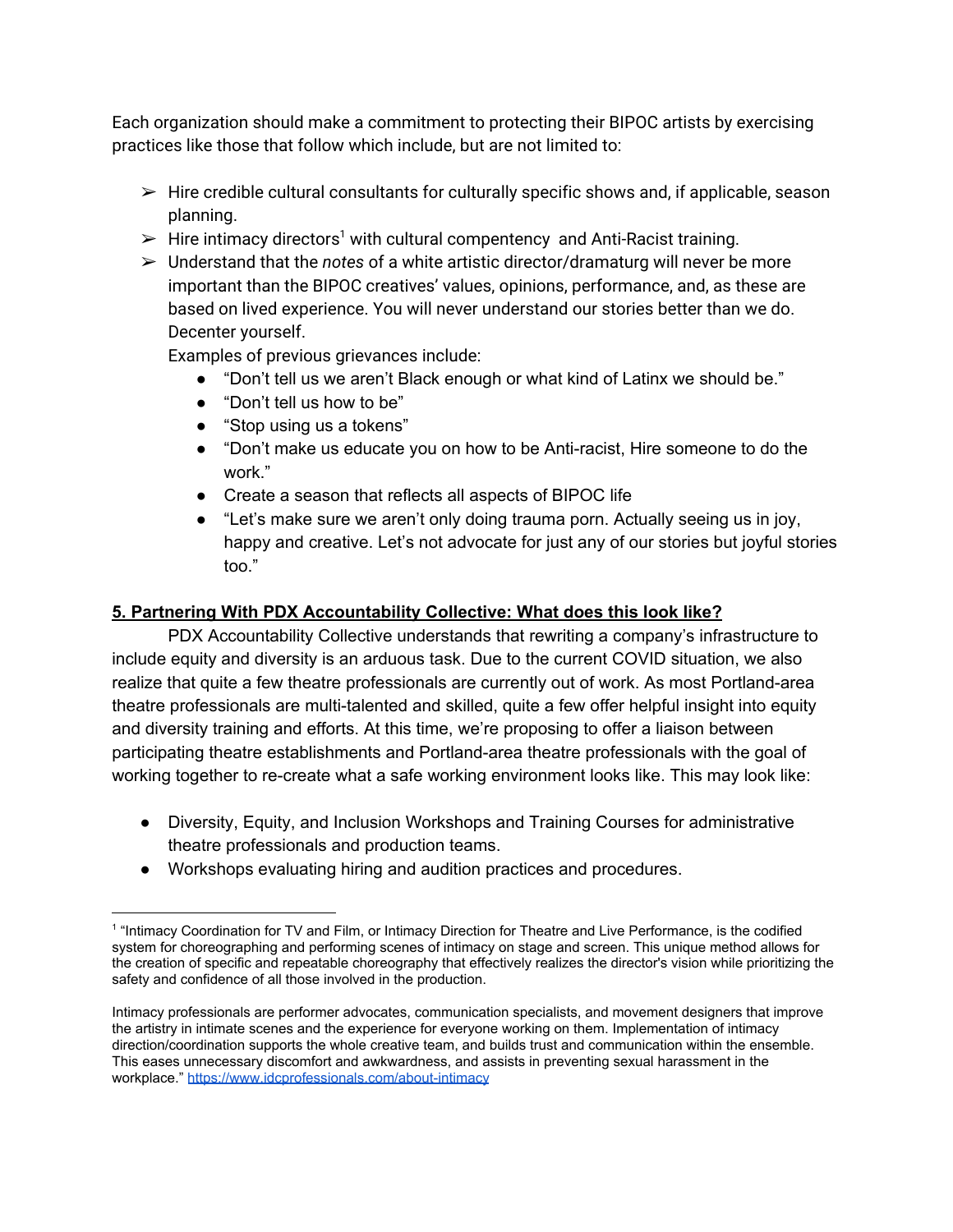- Self-Advocacy Workshops
- Political Policy Advocacy
- Creating and crowdsourcing Resilience Funds (Incentives for self-advocacy)
- Networking events, including networks and potential partnerships with community civil rights organizations such as Urban League Network and PAALF.
- Quarterly town-hall meetings for Portland-area theatre professionals.

Keeping in mind that this will be organizational and community needs dependent.

To date, we are offering the following resources and accountability measures:

- Legal consulting in regards to diversity, equity, and inclusion procedures.
	- [Insert Lawfirm/Lawyer information here for transparency]
- Cultural consulting in regards to diversity, equity, and inclusion procedures.
	- [Insert Consultants here for transparency]
- Online incident reporting and an accountability record system
- Safe and accessible mediation spaces and resources.
- Online Database of a BIPOC artists network.

# **6. Proposed Timeline in respect to Season 2020-2021**

Phase 1:

- Finalize Draft 1 of PDXAC's Code of Conduct, Demands, and Mission Statement/Overview.
- Present the aforementioned documents to the BIPOC community for approval.
- Finalize Draft of PDXAC's Code of Conduct, Demands, and Mission Statement/Overview.
- Present to PATA in lieu of fiscal partnership and to serve as PATA's EDI Oversight board.
- Set a meeting to present to Artistic Directors of Portland-area theatre companies for approval and partnership.
- Set a meeting to present to donors and funders of Portland-area theatre companies for approval and partnership.

Phase 2:

- Meet with Artistic Directors to come up with an agreed upon schedule and worklist. Worklist should include:
	- $\circ$  A public statement and commitment to engaging in ongoing conversations regarding discrimination, harrasment, and uncomfortable non-equitable artisitc enviornments.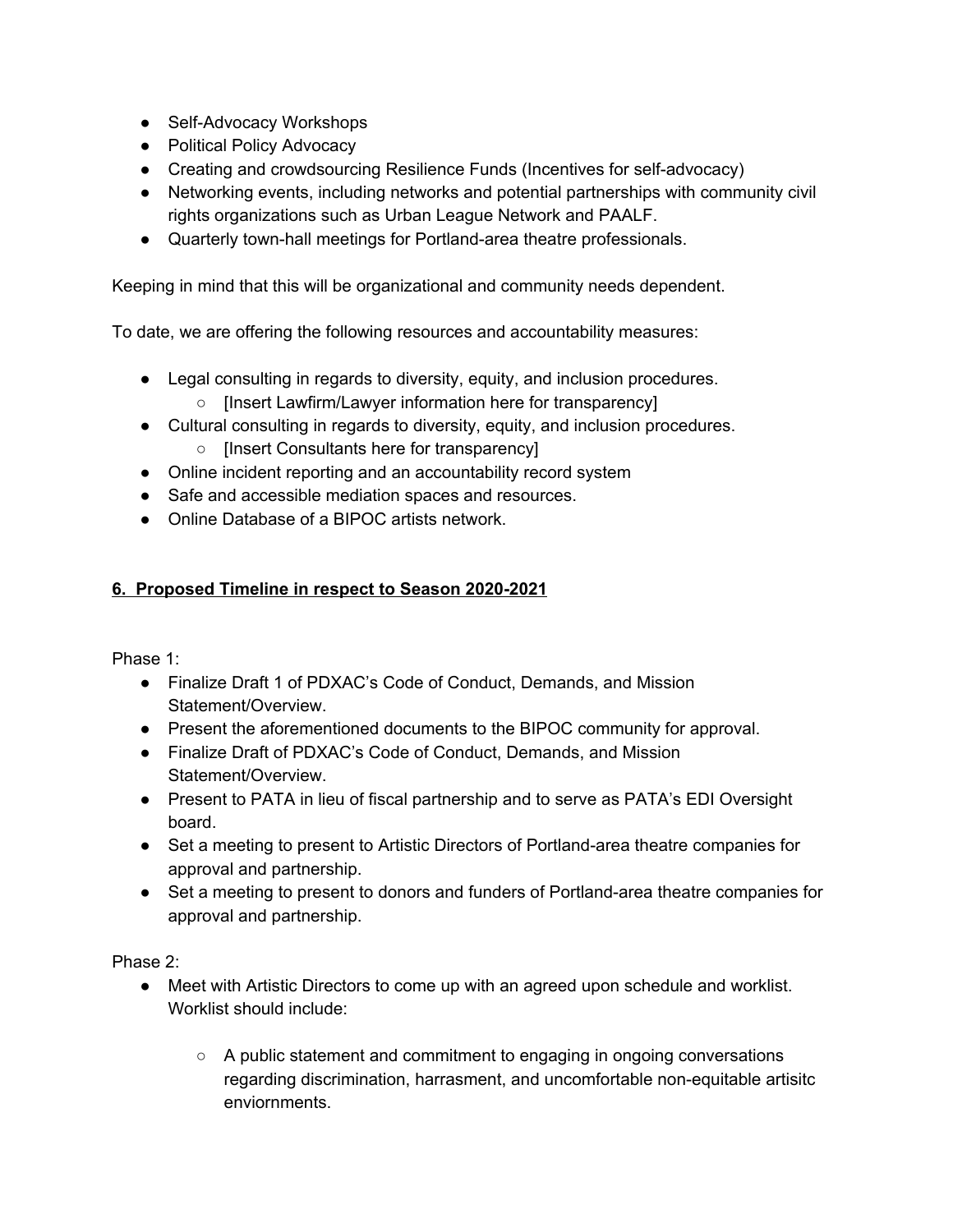- A public statement and commitment to actively change and update standards/procedures preventing discriminiation , harassment, and uncomfortable non-equitable artistic environments.
- A public statement supporting the need to invest locally before outsourcing; To exhaust all avenues found within the local community in regards to administration and productions.
- Addressing any previous or open grievances that BIPOC Artists have. (This may come in the form of multiple town-hall meetings.)
- Equity and Diversity Workshops/Trainings to address lack of equity amongst staff.
- Consulting with trained professionals to draft updated and equitable hiring and audition practices.
- Creating a season in which local theatre professionals can begin working. This may look like
	- Paying Theatre Professionals to hold space and have conversations regarding their experience in local theatre establishments.
	- Paying Theatre Professionals to approve and provide feedback regarding the creation/updating equitable hiring and audition practices.
	- Workshopping original content and scaling productions down to accommodate for COVID procedures, while actively investing in local artists and the integrity of Portland artwork.
	- Endorsing and supporting small-non union theatre companies and carving out long term creative space for them to prosper.
	- Endorsing and supporting small-non union or independent artists' shows, artwork, or public installations.
	- Endorsing and supporting small-non union or independent artist's political activist based installations that may reside outside the four walls of a theatre.
	- Youth Outreach.

Phase 3:

- Establishing internal structures and systems, independent of the PDX Accountability Collective. An internal checks and balance system.
- Workshopping and publicly sharing and vetting intended future works with the local community and artists.
- Presenting a season or series of work that fits within the agreed upon standards and practices set within Phase 1 and 2.

# Phase 4: Ongoing

- Committing to regularly scheduled town-halls with local theatre professionals to address any public incidents or issues.
- Committing to any requested facilitated discussions between local theatre professionals and local theatre establishments.
- Annually reviewing and signing updated standards and structures regarding equity, diversity, and inclusion presented by the PDX Accountability Collective.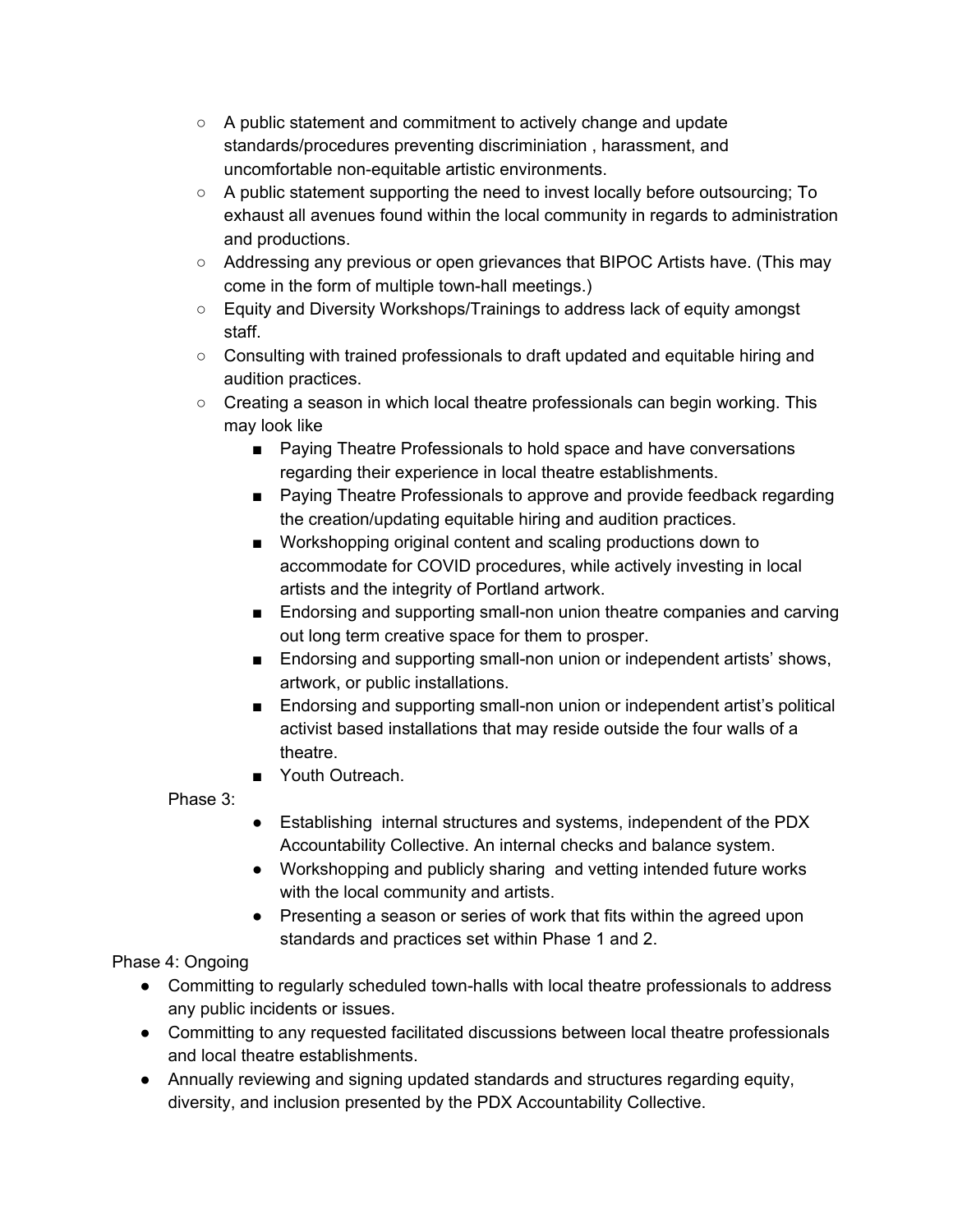● Annually reviewing and updating the company's internal practices and structures regarding equity, diversity, and inclusion.

# **7. Partnered Theatre Professional Organizations:**

AGE

# **8. Potential Partnerships and Resources:**

PATA RACC Portlandincolor.com Equity in Action Urban League of Portland PAALF Oregon Children's Theatre Ronnie Lacroute Advance Gender Equity in the Arts

## **9. Budget:**

*Expenses* Salaries-56% This is an estimate based on 8 core members of the collective at \$20 per hour for 30 hours per month.

Professional Services-34.3% Approximately half of this will be through in-kind donations. This includes legal services, cultural consultation, transcription services, space rental, and insurance.

Software- .67% Annual subscriptions included are Doodle, Zoom, TCG, Office 365, Tech Soup.

Office Supplies- 2.5%

This number is more open ended to include any printing or office-pertaining equipment that may not be offered by the space or as in-kind donations.

Marketing- 1.7% This includes graphic design, website design and upkeep, and other marketing subscription services.

Collateral- 4.9%

*Revenue* 2020